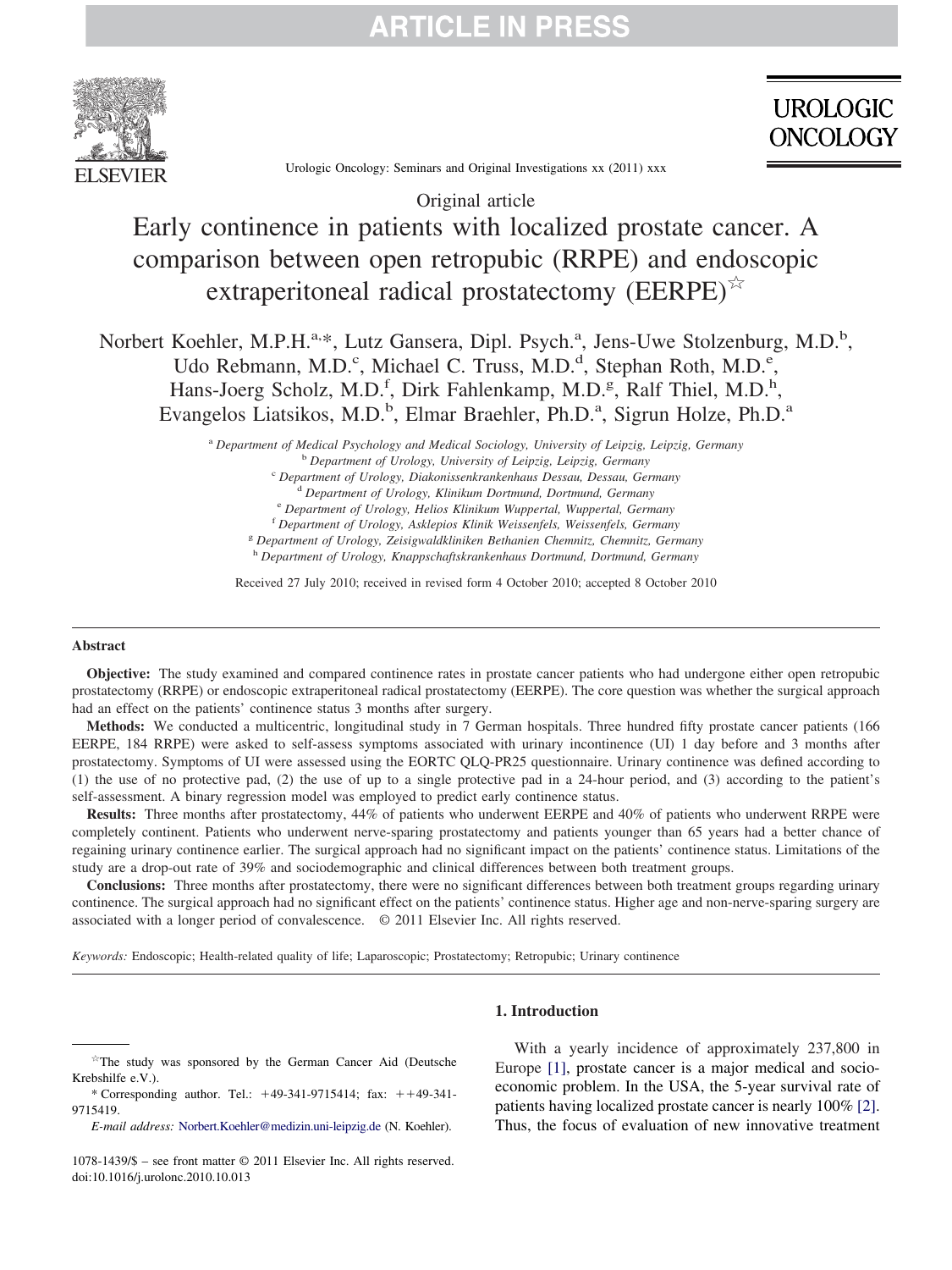techniques has shifted from survival rates to health-related quality of life and functional outcome [\[3,4\].](#page-5-2) One critical dimension of functional outcome in the context of prostatectomy is urinary continence [\[5,6\].](#page-5-3)

Patients with localized prostate carcinoma are offered several treatment options, including open retropubic prostatectomy (RRPE) and endoscopic extraperitoneal radical prostatectomy (EERPE). While RRPE has been established as a widespread treatment of localized prostate cancer since the 1980s [\[7\],](#page-5-4) EERPE has recently become a first line therapy at specialized centers [\[8,9\].](#page-5-5)

In fact, some studies show advantages of EERPE in clinical contexts, e.g., a shorter catheterization time and low intraoperative and postoperative complication rates [\[10\],](#page-5-6) but the question of whether the 2 surgical techniques have a different impact on the patients' post-surgical continence status has not yet been addressed.

The current study is the first prospective multi-center study to compare functional results of patients who underwent open radical prostatectomy and minimally invasive radical prostatectomy where surgeons have not been involved in data evaluation and analysis. The analysis of data was conducted at the Department of Medical Psychology and Medical Sociology, University of Leipzig. In this paper, we report data related to urinary continence before (t0) and 3 months after (t1) prostatectomy. The core question of this paper is whether the kind of prostatectomy has a significant effect on post-surgical urinary continence. Since data from trials comparing RRPE with transperitoneal laparoscopic radical prostatectomy (LRPE) (a surgical approach similar to EERPE) suggest that there are no differences between both surgical techniques in terms of functional results [\[10\],](#page-5-6) we do not expect significant differences between RRPE and EERPE regarding urinary incontinence either.

### **2. Materials and methods**

We conducted a multicentric, longitudinal study in 7 German hospitals (located in the federal states of Saxony, Saxony-Anhalt, and North Rhine-Westphalia). Patients received a questionnaire 1 day before surgery in hospital and subsequently 3 months after surgery by mail. Presurgical data collection was carried out between February 2008 and May 2009, the subsequent data collection (3 months after surgery) was finished in September 2009.

#### *2.1. Recruitment*

In 2 participating centers, patients were recruited by interviewers, in 5 centers patients received the questionnaires from physicians. The two hospitals where EERPE was performed had a mean bed size of 1,457; the 5 hospitals where RRPE was performed had a mean bed size of 650 (1 hospital performed both EERPE and RRPE). Medical data were gathered from (electronic) patient records. Three months after surgery, patients received a telephone call before the questionnaire was sent asking them to continue their participation in the study. Patients who had still failed to respond 2 weeks after reception were once again contacted by telephone and asked to complete the questionnaire.

The study was restricted to men with a first-time diagnosis of localized prostate cancer. To prevent different surgeons' experience from biasing results, both EERPE and RRPR were performed respectively by 2 surgeons per center with a personal experience of more than 200 cases in the last 5 years.

Written informed consent was obtained from all patients prior to their participation. The study was approved by the Ethics Committee of the University of Leipzig, Faculty of Medicine (approval no. 219–2007) and has therefore been performed in accordance with ethical standards.

# *2.2. Patient characteristics*

About 50% of patients were aged between 61 and 70 years (range 45–81years). EERPE patients were significantly younger than RRPE patients (1.6 years), had a better school education, and more often a private health insurance. The proportion of pensioners was significantly larger among RRPE patients.

The proportion of patients undergoing nerve-sparing surgery and lymph node dissection was significantly larger among RRPE patients. RRPE patients were at a more advanced pathologic stage and had a higher Gleason score than EERPE patients.

Between respondents (study participants) and non-respondents (patients who refused participation or were excluded from the study) there were no statistically significant differences regarding age, nerve-sparing status, and pelvic lymph node dissection. Participation rates of EERPE patients and RRPE patients were rather similar.

### *2.3. Variables*

For the assessment of urinary incontinence, 3 different criteria were used:

- 1. The use of protective pads, with 0 pads being equivalent to urinary continence;
- 2. The use of protective pads, with up to 1 pad being equivalent to urinary continence;
- 3. The self-assessment of the patients, in answer to the question "Do you suffer from urinary incontinence?"

The symptoms of urge incontinence were assessed by the question "Do you feel sudden urges to urinate and subsequently lose urine without being able to avoid it?" Patients who answered this question with "occasionally," "frequently," or "always" were considered urge-incontinent.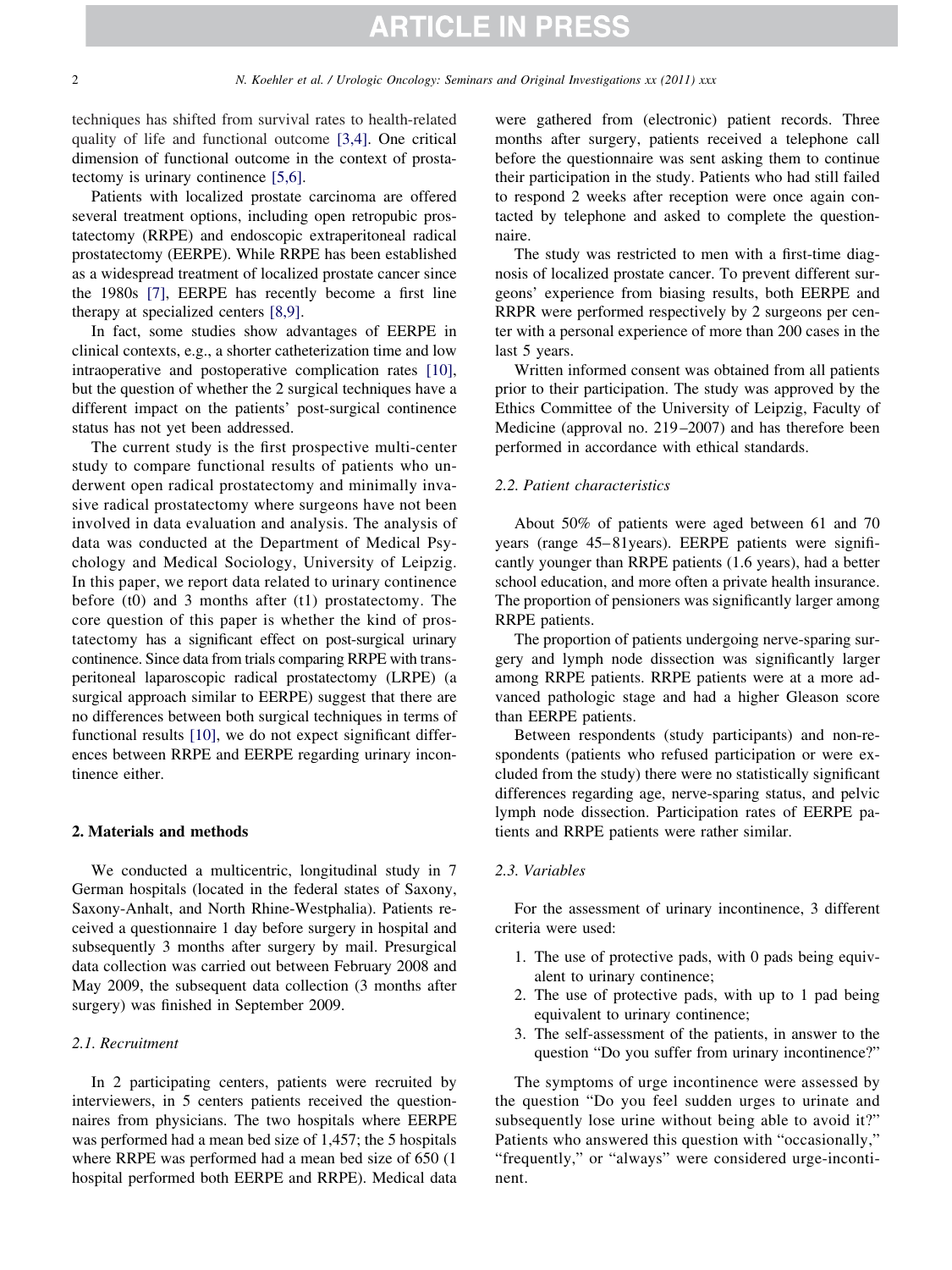Stress incontinence was assessed using the question: "In what situations do you involuntarily lose urine?" According to Stamey [\[11\],](#page-5-7) patients who specified "when coughing" or "when sneezing" were ascribed a stress incontinence of grade of 1, patients who specified "when getting up" or "when sitting" were considered to have a stress incontinence of grade of 2, and patients who specified "when lying" or "always" were ascribed a stress incontinence of grade of 3.

The EORTC QLQ-PR25 is a multidimensional questionnaire of the "European Organization for Research and Treatment of Cancer" (EORTC) for the evaluation of prostate related quality of life [\[12\].](#page-5-8) Amongst others, this questionnaire comprises 3 symptom scales for the assessment of urinary symptoms, bowel symptoms, and the burden of symptoms caused by incontinence aids. A high score on these 0–100 scales indicates a high burden of symptoms.

### *2.4. Analysis*

Statistical analysis was conducted with PASW 18 and MS Excel 2003. Cross-sectional differences between the 2 treatment groups were assessed using unpaired *t*-tests and  $\chi^2$  tests. Longitudinal differences were calculated using paired *t*-tests and  $\chi^2$  tests. Because this study has explorative status, no correction for multiple testing was applied. A binary logistic regression model (method: enter) was employed to test the influence of patient age, the kind of surgery, Gleason score, and presurgical PSA and urinary incontinence symptoms on the patients' postsurgical continence status.

Limitations of the present study were statistically significant differences between EERPE patients and RRPE patients both in sociodemographic (age, school education, health insurance, and employment status) and in clinical parameters (preservation of neurovascular bundles, pelvic lymph node dissection), which hampered the comparison between the 2 surgical techniques.

# **3. Results**

# *3.1. Patients*

In total, 576 patients underwent radical prostatectomy, of whom 89 patients had to be excluded from the study; 15 because of insufficient German language comprehension and 19 because they could not be met by the recruiters. In order to avoid biased results, patients who had a pathologic cancer stage of  $pT4$  ( $n = 4$ ) and patients who answered the first questionnaire *after* surgery  $(n = 51)$  were also excluded from the study.

Thus, 487 (237 and 250) patients were eligible to participate in the study, of whom 97 patients refused study participation at baseline. Reasons for patients not participating in the study were general refusal of study participation  $(n = 11)$  and high psychic burden  $(n = 11)$ , 75 patients did not specify a reason for refusing to participate in the study. Thus, the baseline participation rate was 80%. Three months after baseline, a further 40 patients did not answer the questionnaire.

In consequence, the total number of valid questionnaires returned was 390 (183 and 207), and 350 (166 and 184) at baseline and 3 months after baseline (for EERPE and RRPE patients), respectively [\(Tables 1](#page-3-0) and [2\)](#page-3-1).

# *3.2. Urinary incontinence*

Three months after baseline, 44% of EERPE patients and 40% of RRPE patients had no need for any pad (complete continence), about 66% of EERPE patients and 63% of RRPE patients had no need for more than a single protective pad in a 24-hour period, and 39% of EERPE patients and 46% of RRPE patients assessed themselves as continent (see [Table 3\)](#page-4-0). There were no statistically significant differences between the 2 treatment groups for either definition of continence. On the other hand, the continence rate with continence being defined as no need for more than 1 pad was significantly higher than the rates of complete continence and the continence rate according to the patients' self-assessment [\(Table 4\)](#page-4-1).

Fifty-two percent and 53% had symptoms of urge and 61% and 66% (EERPE patients/RRPE patients) had symptoms of stress incontinence with no significant differences between the treatment groups. Overall, 43% of patients had symptoms of both urge and stress incontinence (not in table). Ten percent and 13% had symptoms of high-grade urge incontinence, 2% and 6% had symptoms of high-grade stress incontinence (EERPE patients/RRPE patients).

#### *3.3. The burden of symptoms*

The EORTC QLQ-PR25 symptom scales give information about the burden of urinary and bowel symptoms and symptoms caused by incontinence aids (pads).

According to Osoba et al., longitudinal changes of more than 5 points on a 0–100 EORTC QLQ-PR25 scale must be considered clinically meaningful. Moreover, changes of 5–10 points can be classified as "little," changes of 10–20 points as "moderate," and  $>20$  points as "very much" change [\[13\].](#page-5-9)

Three months after baseline, the burden of urinary symptoms had significantly increased for both treatment groups irrespective of the nerve-sparing status.

According to Osoba's classification, the changes in EERPE patients and RRPE patients who underwent nervesparing surgery were "little" and the changes in EERPE patients and RRPE patients not eligible for nerve-sparing surgery were "moderate." The burden of bowel symptoms was generally very low. Longitudinal differences were not statistically significant.

Since only 14 patients used incontinence aids at baseline, it was pointless to assess longitudinal differences of the burden of symptoms associated with incontinence aids. Three months after baseline, 55% of EERPE patients and 51% of RRPE patients were using incontinence aids.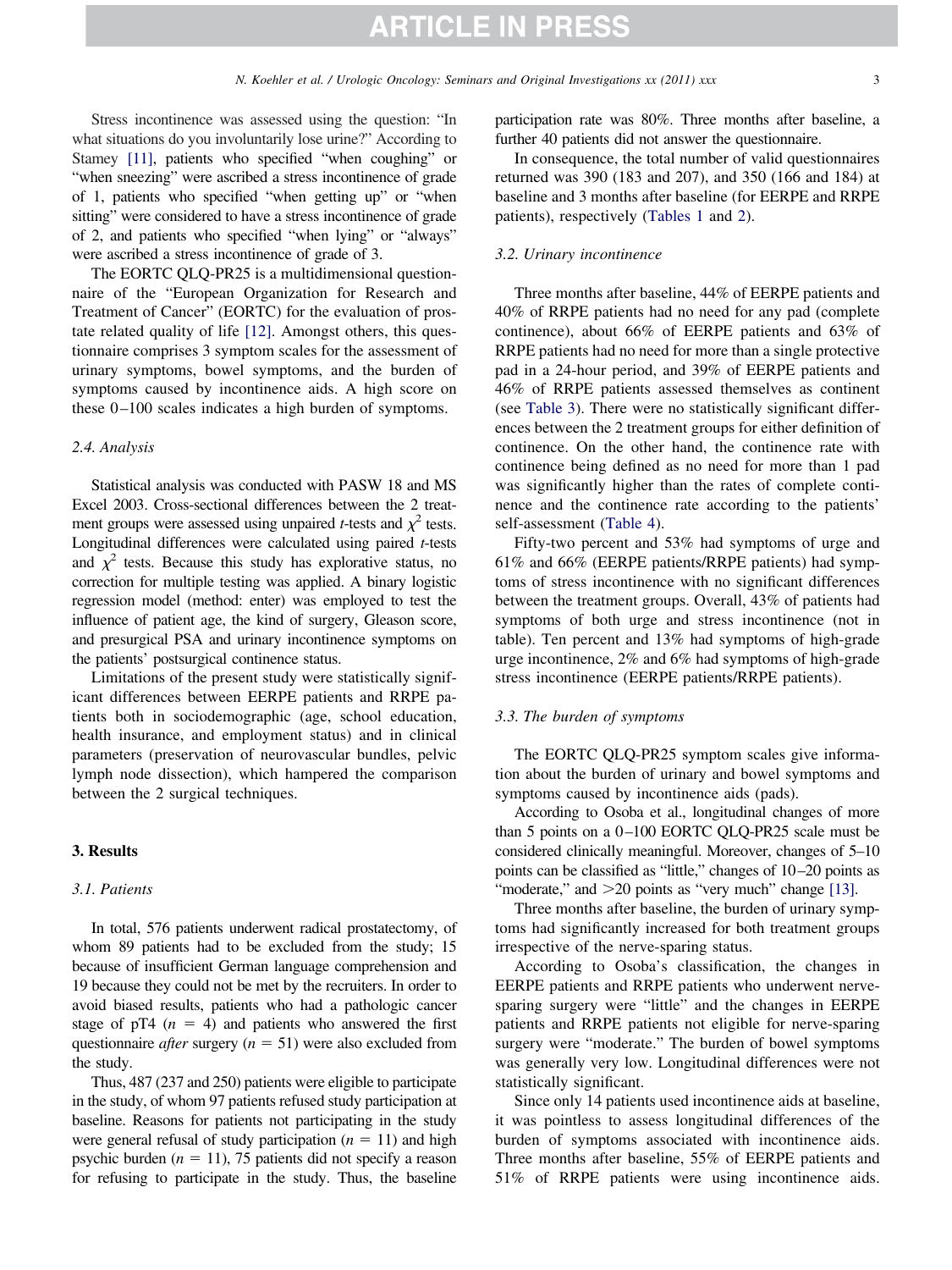4 *N. Koehler et al. / Urologic Oncology: Seminars and Original Investigations xx (2011) xxx*

<span id="page-3-0"></span>Table 1 Sociodemographic and clinical baseline characteristics of the study population

|                                   | <b>EERPE</b>     |                | <b>RRPE</b> |                | $P$ value |
|-----------------------------------|------------------|----------------|-------------|----------------|-----------|
| Age (Mean $\pm$ SD)               | 166              | $64.2 \pm 6.8$ | 184         | $65.8 \pm 6.2$ | $0.022*$  |
| $\leq 65$ years                   | 85               | 51%            | 78          | 42%            | 0.099     |
| $>65$ years                       | 81               | 49%            | 106         | 58%            | 0.099     |
| Family status: married            | 137              | 83%            | 164         | 90%            | 0.055     |
| Partnership: yes                  | 155              | 94%            | 178         | 97%            | 0.127     |
| School education: higher<br>level | 80               | 49%            | 63          | 35%            | $0.008**$ |
| University education              | 78               | 48%            | 54          | 30%            | $0.001**$ |
| Health insurance: private         | 50               | 30%            | 23          | 13%            | $0.001**$ |
| Employment status                 |                  |                |             |                |           |
| Pensioner                         | 99               | 60%            | 138         | 75%            | $0.002**$ |
| Employed                          | 59               | 36%            | 42          | 23%            | $0.009**$ |
| Therapy                           | 166              | 47%            | 184         | 53%            | n/a       |
| Nerve-sparing of which            | 89               | 54%            | 132         | 72%            | $0.001**$ |
| bilateral nerve-sparing           | 63               | 71%            | 96          | 73%            | 0.753     |
| Pelvic lymph node dissection      | 92               | 56%            | 167         | 92%            | $0.001**$ |
| Positive surgical margins         | 23               | 14%            | 31          | 17%            | 0.453     |
| PSA ng/ml (mean $\pm$ SD)         | 166              | $8.7 \pm 6.7$  | 184         | $8.5 \pm 6.4$  | 0.709     |
| Pathologic stage                  |                  |                |             |                |           |
| pT1a-pT1c                         | 1                | 1%             | 3           | 2%             | n/a       |
| pT2a-pT2c                         | 128              | 77%            | 123         | 67%            | $0.033*$  |
| pT3a-pT3b                         | 37               | 22%            | 58          | 32%            | 0.052     |
| Gleason score                     |                  |                |             |                |           |
| Gleason 4                         | $\boldsymbol{0}$ | $0\%$          | 1           | 1%             | n/a       |
| Gleason 5-6                       | 78               | 47%            | 61          | 33%            | $0.008**$ |
| Gleason 7                         | 67               | 40%            | 98          | 53%            | $0.016*$  |
| Gleason 8-10                      | 21               | 13%            | 23          | 13%            | 0.966     |
| Grading                           |                  |                |             |                |           |
| Grading 1-2                       | 72               | 43%            | 63          | 34%            | 0.080     |
| Grading 3                         | 93               | 56%            | 113         | 61%            | 0.306     |

 $n/a = not$  applicable.

 $* P < 0.05.$ 

 $*$  *P*  $< 0.001$ .

EERPE patients not eligible for nerve-sparing surgery had a significantly higher burden of symptoms than EERPE patients who underwent nerve-sparing surgery  $(+14.9 \text{ points})$ . In RRPE patients, this difference was not statistically significant  $(+3.2 \text{ points})$ .

# *3.4. Predictors of early continence*

A binary logistic regression model was employed to test the influence of several factors on the patients' post-surgical continence status. In this model, continence was defined as no need for any pad. As potential factors, we considered the kind of prostatectomy (EERPE vs. RRPE), nerve-sparing status, patient age, presurgical PSA, Gleason score, and the burden of urinary symptoms before surgery. Gleason score and urinary symptoms before surgery were excluded from the model because both variables significantly correlate with patient age (the older the patient, the higher/more pronounced the Gleason score/urinary symptoms). The age stratification ( $\leq 65$  vs.  $> 65$ ) was chosen to make the results of the current study comparable to others studies dealing with EERPE [\[9\].](#page-5-10)

Patients who underwent nerve-sparing surgery had an 87% (OR = 1.87; 95% CI: 1.14–3.07; SE = 0.25; *P* < 0.05) higher chance of regaining urinary continence 3 months after surgery. In patients younger than 65, this chance was about 58% higher than in patients older than 65 years of age (OR =  $1.58$ ; 95% CI: 1.01–2.46; SE = 0.23;  $P < 0.05$ ).

<span id="page-3-1"></span>Table 2

Sociodemographic and clinical baseline characteristics of respondents vs. non-respondents

|                              | Respondents |                | Non-respondents |                | P value |  |
|------------------------------|-------------|----------------|-----------------|----------------|---------|--|
| Age (Mean $\pm$ SD)          | 350         | $65.1 \pm 6.5$ | 226             | $65.1 \pm 6.7$ | 0.955   |  |
| Nerve-sparing of which       | 220         | 63%            | 123             | 55%            | 0.058   |  |
| bilateral nerve-sparing      | 159         | 72%            | 94              | 78%            | 0.247   |  |
| Pelvic lymph node dissection | 259         | 75%            | 167             | 76%            | 0.707   |  |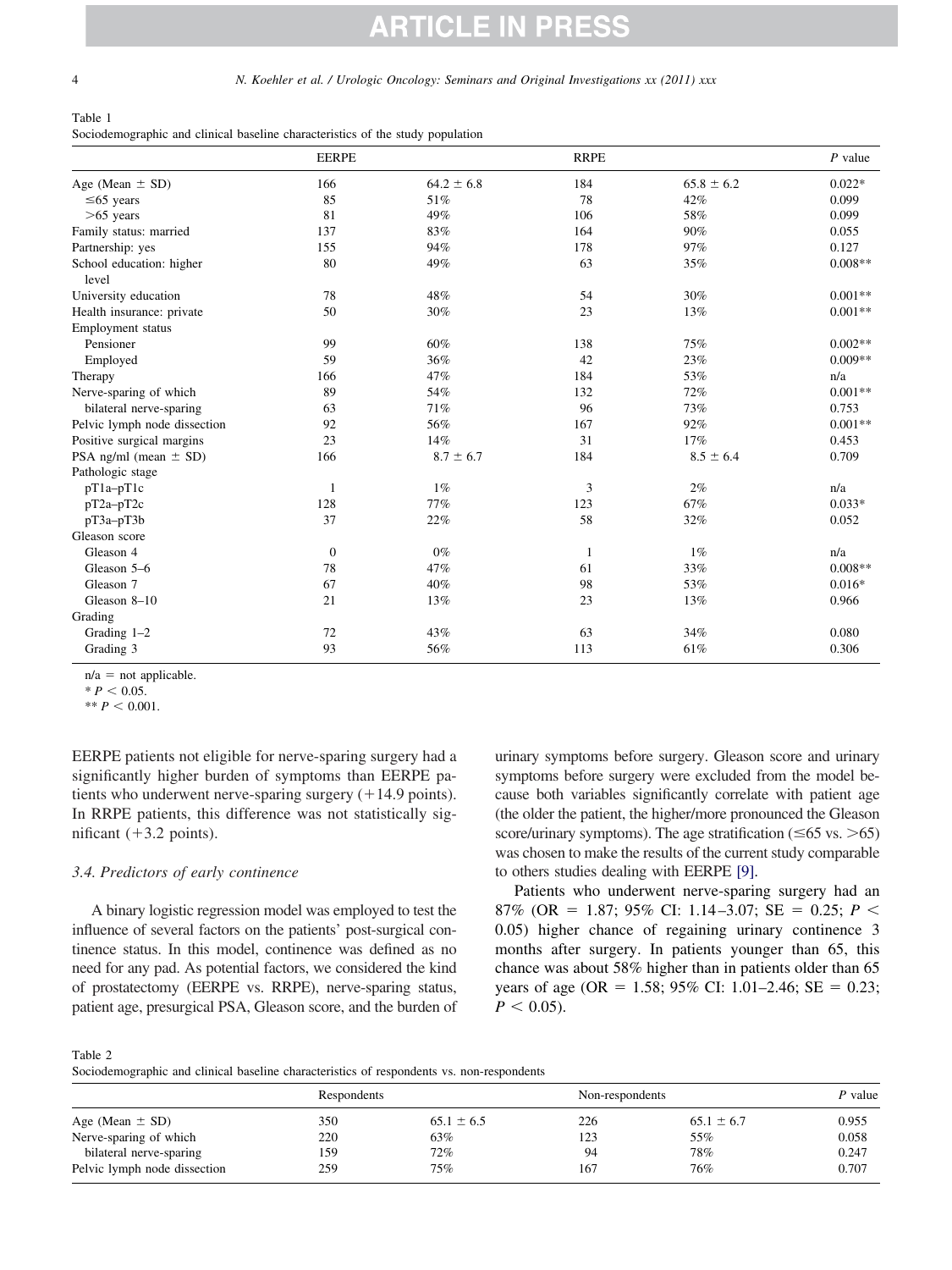<span id="page-4-0"></span>Table 3 Urinary Continence 3 months after surgery and additional therapies

| Urinary continence                | <b>EERPE</b>     |       | <b>RRPE</b>      |       | P        |  |
|-----------------------------------|------------------|-------|------------------|-------|----------|--|
|                                   | $\boldsymbol{n}$ | $\%$  | $\boldsymbol{n}$ | $\%$  |          |  |
| Use of pads per day               |                  |       |                  |       |          |  |
| $0$ pads                          | 73               | 44%   | 73               | 40%   | 0.44     |  |
| 1 pad                             | 37               | 22%   | 42               | 23%   | 0.904    |  |
| $2-3$ pads                        | 38               | 23%   | 39               | 21%   | 0.702    |  |
| $\geq$ 4 pads                     | 18               | 11%   | 29               | 16%   | 0.178    |  |
| Patients' self-assessment         | 65               | 39%   | 85               | 46%   | 0.169    |  |
| Urge incontinence                 |                  |       |                  |       |          |  |
| Never                             | 79               | 48%   | 86               | 47%   | 0.873    |  |
| Occasionally                      | 70               | 42%   | 73               | 40%   | 0.635    |  |
| Frequently/always                 | 17               | 10%   | 24               | 13%   | 0.662    |  |
| Stress incontinence               |                  |       |                  |       |          |  |
| None                              | 65               | 39%   | 62               | 34%   | 0.289    |  |
| Grade 1                           | 45               | 27%   | 54               | 29%   | 0.642    |  |
| Grade 2                           | 53               | 32%   | 57               | 31%   | 0.848    |  |
| Grade 3                           | 3                | 2%    | 11               | 6%    | $0.047*$ |  |
| Inpatient rehabilitation          | 100              | 60%   | 125              | 69%   | 0.1      |  |
| Perineal floor exercises          | 120              | 73%   | 144              | 80%   | 0.136    |  |
| Medication against urine.<br>loss | 7                | $4\%$ | 13               | 7%    | 0.449    |  |
| Surgery against urine<br>loss     | $\Omega$         | $0\%$ | $\theta$         | $0\%$ | n/a      |  |

 $* P < 0.05$ . n/a = not applicable.

Forty-eight percent of patients who underwent nervesparing surgery vs. 31% of patients who underwent nonnerve-sparing surgery were completely continent 3 months after surgery ( $P = 0.002$ ). Regarding age, 49% of patients up to 65 years vs. 35% of patients older than 65 years were completely continent  $(P = 0.01)$ .

The kind of surgery (EERPE vs. RRPE) and presurgical PSA had no significant influence on the patients' continence status 3 months after baseline.

# *3.5. Rehabilitation and additional therapies*

About two-thirds of the patients (60% EERPE patients; 69% RRPE patients) attended inpatient rehabilitation hospitals after surgery and about three-fourths of patients (73%

<span id="page-4-1"></span>Table 4

| Symptom scales of the EORTC QLQ-PR25 at baseline and 3 months after surgery |  |
|-----------------------------------------------------------------------------|--|
|-----------------------------------------------------------------------------|--|

EERPE patients; 80% RRPE patients) did pelvic floor exercises in order to regain urinary continence. Patients who were incontinent attended rehabilitation and did pelvic floor exercises significantly more often  $(P < 0.001)$  than continent patients.

No patient underwent additional surgery against urine loss but about 6% of patients (4% EERPE patients; 7% RRPE patients) took medication (above all urologic spasmolytics) against urine loss.

### **4. Discussion**

The purpose of this paper was to test whether the kind of prostatectomy chosen (EERPE vs. RRPE) had an effect on the patients' continence status 3 months after surgery.

Urinary continence was defined according to 3 criteria. Concordant continence rates were obtained according to continence defined as no need for any pad and according to patient self-assessment. However, the continence rate defined as no need for more than a single protective pad in a 24-hour period was significantly higher and not concordant with patient self-assessment. Thus, use of no pad seems to be a more precise measure for urinary continence than use of one pad.

Generally, reported continence rates (with 0 pads) vary greatly [\[14\].](#page-5-11) Three months after retropubic and laparoscopic prostatectomy, continence rates range between 17% [\[15\]](#page-5-12) and 76% [\[16,17\].](#page-5-13) Continence rates reported for EERPE are within this range [\[8,9,18\].](#page-5-5) The reason for the discrepancy between reported continence rates may have something to do with different clinical and sociodemographic characteristics of patients. However, according to Herrmann et al., it is the heterogeneity of methodology having the largest impact on the results. Trials using questionnaires for the evaluation of postoperative incontinence report lower continence rates than trials merely relying on the physicians' assessment [\[19\].](#page-5-14) Furthermore, there are some publications including patients using 1 single pad per day in the complete continence group [\[19\].](#page-5-14) In the current study, the strict definition of complete continence (no pads) was used. Thus,

| Domain            | <b>EERPE</b>    |                 |          |                 | <b>RRPR</b>     |          |  |
|-------------------|-----------------|-----------------|----------|-----------------|-----------------|----------|--|
|                   | t <sub>0</sub>  | t1              | P        | t <sub>0</sub>  | t1              | P        |  |
| Nerve-sparing     | Mean $\pm$ SD   | Mean $\pm$ SD   |          | Mean $\pm$ SD   | Mean $\pm$ SD   |          |  |
| Urinary symptoms  | $18.1 \pm 14.3$ | $27.2 \pm 17.4$ | $0.001*$ | $21.7 \pm 15.3$ | $29.4 \pm 18.6$ | 0.001    |  |
| Bowel symptoms    | $2.9 \pm 6.2$   | $4 \pm 7.4$     | 0.339    | $3.5 \pm 6.3$   | $4.3 \pm 9.2$   | 0.253    |  |
| Incontinence aid  | n/a             | $32.6 \pm 35.6$ | n/a      | n/a             | $37.4 \pm 34$   | n/a      |  |
| Non-nerve-sparing | Mean $\pm$ SD   | Mean $\pm$ SD   |          | Mean $\pm$ SD   | Mean $\pm$ SD   |          |  |
| Urinary symptoms  | $22.5 \pm 17.7$ | $36.5 \pm 20.2$ | $0.001*$ | $26.1 \pm 20$   | $38.8 \pm 21.5$ | $0.001*$ |  |
| Bowel symptoms    | $4.7 \pm 11.6$  | $6.1 \pm 10.5$  | 0.266    | $6.4 \pm 11.9$  | $5.6 \pm 9.1$   | 0.589    |  |
| Incontinence aid  | n/a             | $47.5 \pm 33.1$ | n/a      | n/a             | $41.4 \pm 37.2$ | n/a      |  |

 $n/a = not$  applicable.

 $* P < 0.001$ .